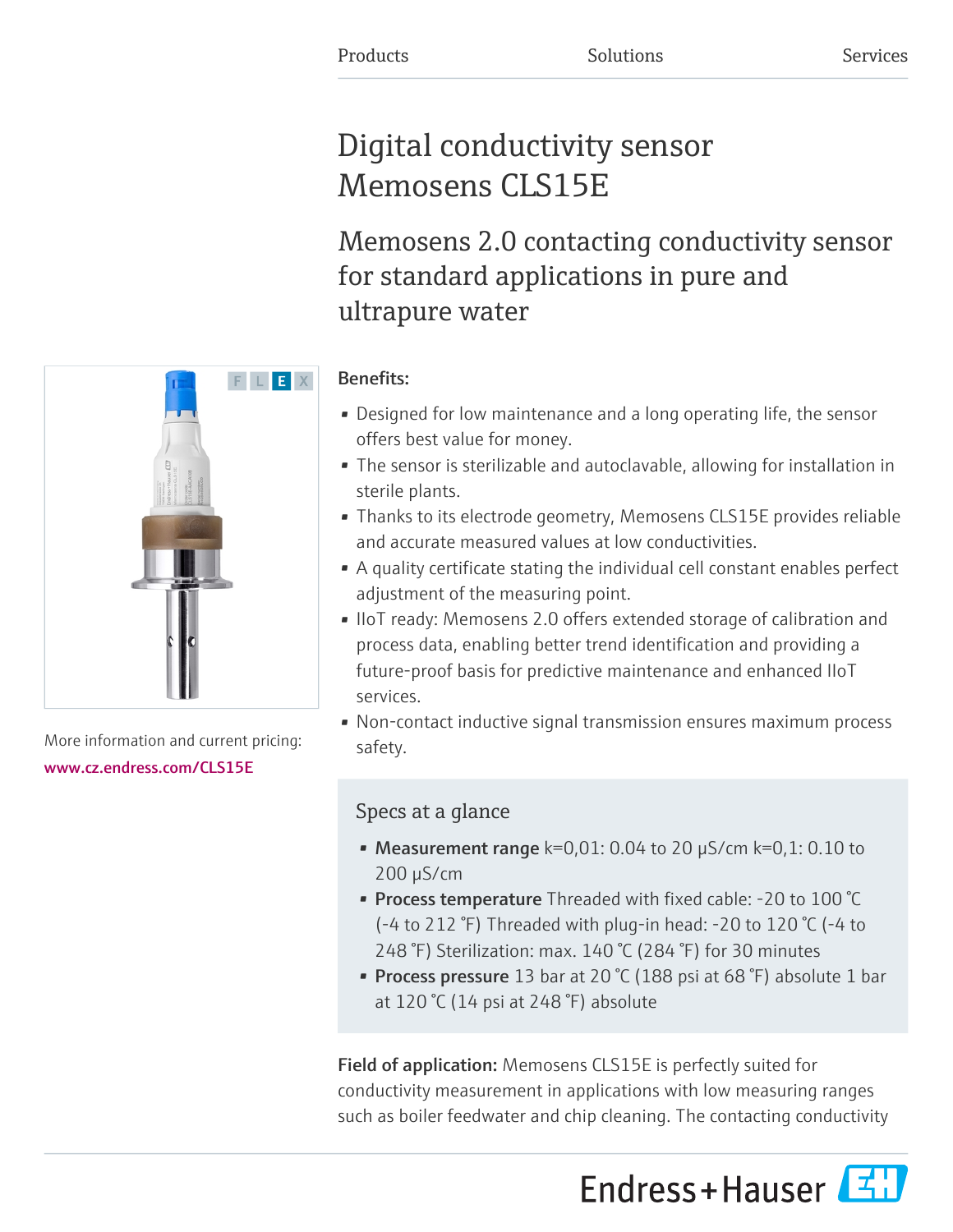sensor performs reliably and accurately even in hazardous areas. CLS15E features Memosens 2.0 digital technology, offering extended storage of calibration, adjustment and process data. It facilitates predictive maintenance and provides the perfect basis for IIoT services.

### Features and specifications

#### Conductivity Measuring principle

Conductive

#### Application

Measurement in pure and ultrapure water range Monitoring of ion exchangers Reverse osmosis Distillation and chip cleaning

#### Characteristic

Digital 2-electrode conductivity sensor

#### Measurement range

k=0,01: 0.04 to 20 µS/cm k=0,1: 0.10 to 200 µS/cm

#### Measuring principle

Conductive conductivity cell with electropolished stainless steel electrodes

#### Design

2-electrode conductivity cell with coaxially arranged electrodes, electropolished

#### **Material**

Electrode: stainless steel 1.4435 Electrode shaft: PES

#### Dimension

Electrode diameter: 16 mm (0.63 inch) Electrode length: appr. 55 mm (2.17 inch)